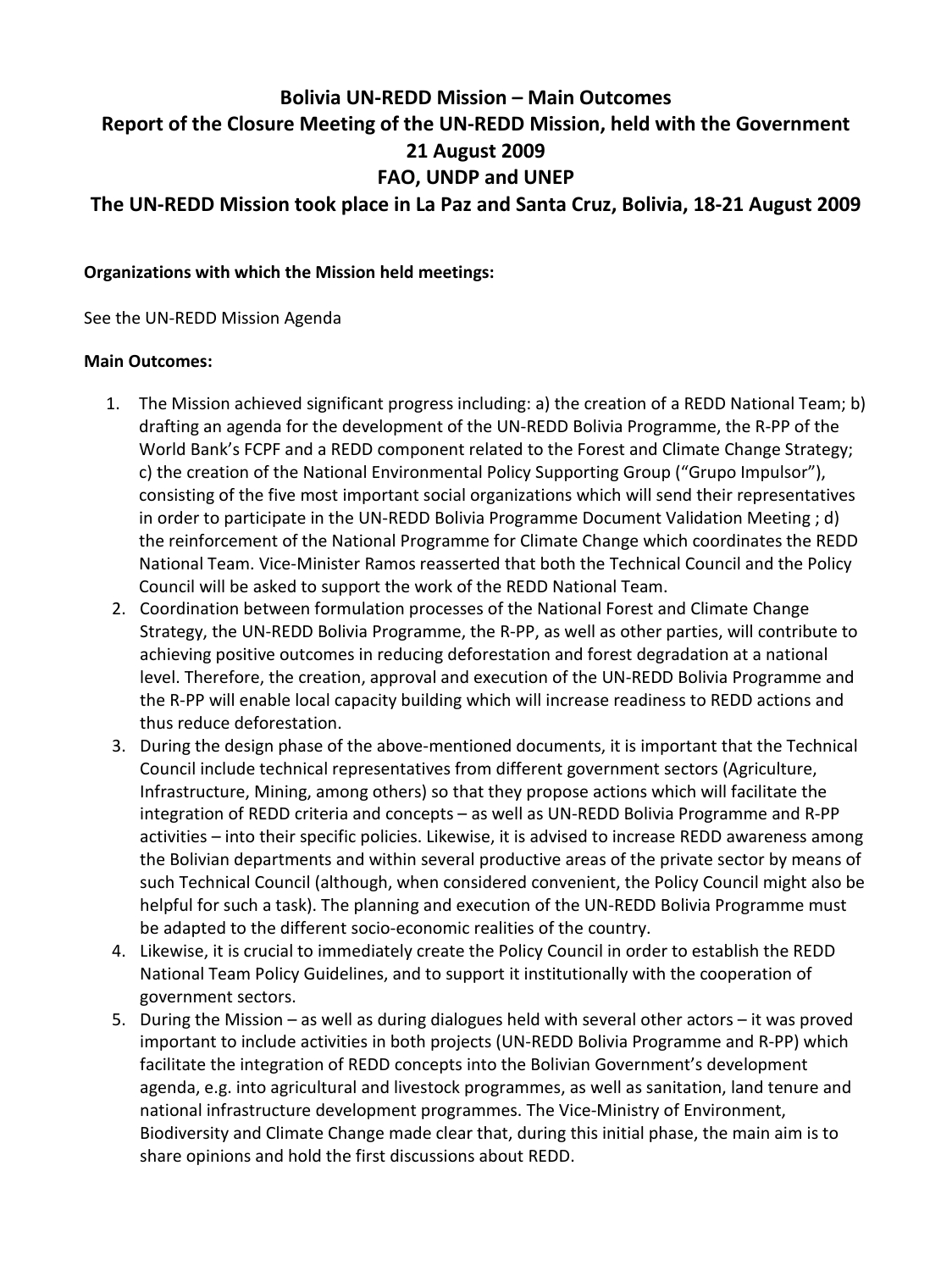- 6. Several actors have stressed the importance of including features and criteria related to the environment, forest stewardship and forest conservation into the legal concepts ruling both the social and economic aspects of land use, and the processes related to sanitation and land tenure. It might be considered to foster technical capacity building and provide INRA (National Institute for Agrarian Reform) initiatives with technical support so as to establish a Land Management and Cadastre System. Such support might be included within the framework of the UN-REDD Bolivia Programme and the R-PP.
- 7. It is considered convenient to support REDD actions through activities which are parallel to the design of the UN-REDD Bolivia Programme and R-PP (e.g. the reformulation of the Forest Act). Therefore, it is crucial to continue coordinating activities between the Ministry of Environment, Biodiversity and Climate Change and the Ministry of Rural Development and Land.
- 8. The Mission learned of experiences and methodologies on carbon monitoring, natural resources and climate change developed by several organizations in Bolivia. Based on this fact, we recommend that a government institution be identified and appointed responsible for identifying, gathering, systematizing and transferring this knowledge, as they are relevant to REDD. Such an activity could be included in the UN-REDD Bolivia Programme or in the R-PP. The Vice-Ministry of Environment, Biodiversity and Climate Change stated that the National Climate Change Programme is the government institution responsible for such a task.
- 9. Given the importance of forests in the development of indigenous communities, another activity which could be added to the UN-REDD Bolivia Programme or R-PP is support to the creation of an Indigenous REDD Programme linked to the REDD component of the Forest and Climate Change Strategy. The National Climate Change Programme announced that cooperation with CIDOB on REDD projects has been established. This topic is currently being discussed at the Indigenous Panel on Forests and Climate Change.
- 10. CIDOB expressed its interest in actively participating in the design of a REDD proposal within the framework of the Forest and Climate Change Strategy, as well as giving its input during debates on technical aspects, i.e. payments and distribution of benefits, the relevance of a market approach and its alternatives for carbon transactions. Vice-Minister Ramos stated that the government – in compliance with its own policies – is normally against a market mechanism; nevertheless he said that it is possible to debate and reflect on the issue.
- 11. FAO could participate during the design of the UN-REDD Bolivia Programme and the R-PP documents by disseminating information about and raising awareness on REDD topics. This could be implemented with the support of the Ministry of Rural Development and Land, via the Communication Initiative for Development – as both institutions work jointly. Likewise, UNDP and UNEP could facilitate information and knowledge on how to include environmental variables in institutional policies and development programmes.
- 12. After a preliminary reading of the general topics and activities to be discussed by the REDD National Team for creating the UN-REDD Bolivia Programme and the R-PP, we recommend that the following additional activities be taken into account: a) designing a communication and capacity building strategy for REDD – which would be supported by the Communication Initiative for Development; and b) designing a payment and benefit distribution system.
- 13. An additional outcome of the UN-REDD Mission will be the proposal of a reasonable benchmark for results and products, set according to expectations and consistent with the range of topics identified by the REDD National Team in Bolivia.